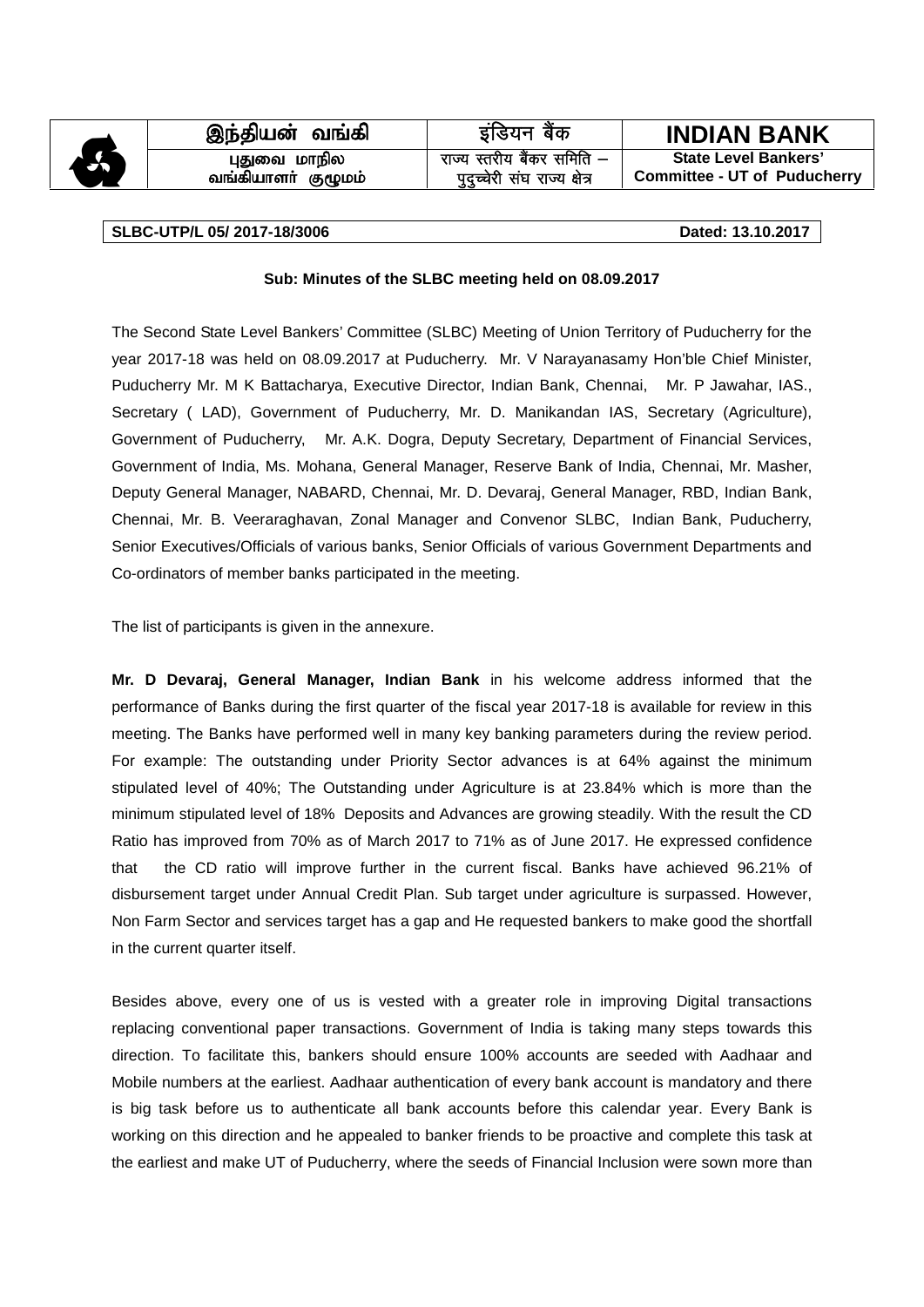a decade ago, proud. He requested member bankers to popularise Social Security Schemes namely Pradhan Mantri Jeevanjothi Bima Yojana (**PMJJBY)**, Pradhan Mantri Suraksha Bima Yojana (**PMSBY)** and Atal Pension Yojana (**APY**). Efforts should be taken for coverage of all eligible persons in the UT. The SLBC/Puducherry has been very vibrant and performing and this is possible only because of the excellent coordination between bankers and Government Executives/officials.

**Shri Shri M.K.Bhattacharya, Executive Director, Indian Bank in his presidential address** outlined the Economic scenario very briefly. As per IMF's World Economic Outlook, **global growth** pickup is anticipated to stay on track, with global output projected to grow by 3.5 percent in 2017 and 3.6 percent in 2018. Growth in **advanced economies** is expected to be 2% in 2017, while slowing down to 1.9% in 2018 mainly due to slowdown in growth in US. However, Growth in **India** is projected to pick up further in 2017 and 2018 post slowdown in economic activity post demonetization. Growth is expected to increase upto 7.7 per cent in 2018.

### **INDIAN ECONOMY:**

GDP in the first quarter of the 2017-18 grew at the slowest pace in 5 years, to 5.7 per cent from 7.9 per cent in Q1 of 2016-17. India's economy grew at its slowest pace in the past five quarters in the April-June period, falling below expectations amid sluggish investment and farm output. That dents the prospects of hitting the 8 per cent mark for the full financial year but the government is hopeful that a bountiful monsoon and increased pay and pensions along with various structural reforms could still take growth closer to that figure. Much of Indian investment like growth-enhancing infrastructure projects is routed through banks. Some public-sector banks, struggling with their balance sheets, are reluctant to lend. Bank credit growth has recently hit multi-decade lows. But that's hardly the only problem. As and when banks are willing to lend, they find too few takers for funds. He requested the Honorable Chief Minister and his team to make the investment climate in the UT of Puducherry a conducive one to enhance our lending to reach greater heights. Barring some initial glitches in implementing GST, in the medium-term and long-term, it is expected to boost competitiveness and performance in India's manufacturing sector. Multiple indirect taxes have also increased the administrative costs for manufacturers and distributors and with GST in place, it will reduce the compliance burden and the sector will grow more strongly. Let all our Banker friends utilize this opportunity.

## **Performance of banks in our UT.**

With lot of satisfaction, he observed that the Bankers and the Government agencies operating in the Union Territory of Puducherry have always been vibrant and delivered their best so far. He complimented and congratulated all the members. The unstinted co-operation and support offered by the stakeholders have yielded good results in the implementation of all programmes and schemes in the UTP. To illustrate the same he shared the following points:

Credit Deposit ratio is improved to 71% as of June 2017 compared to 70% as of March 2017.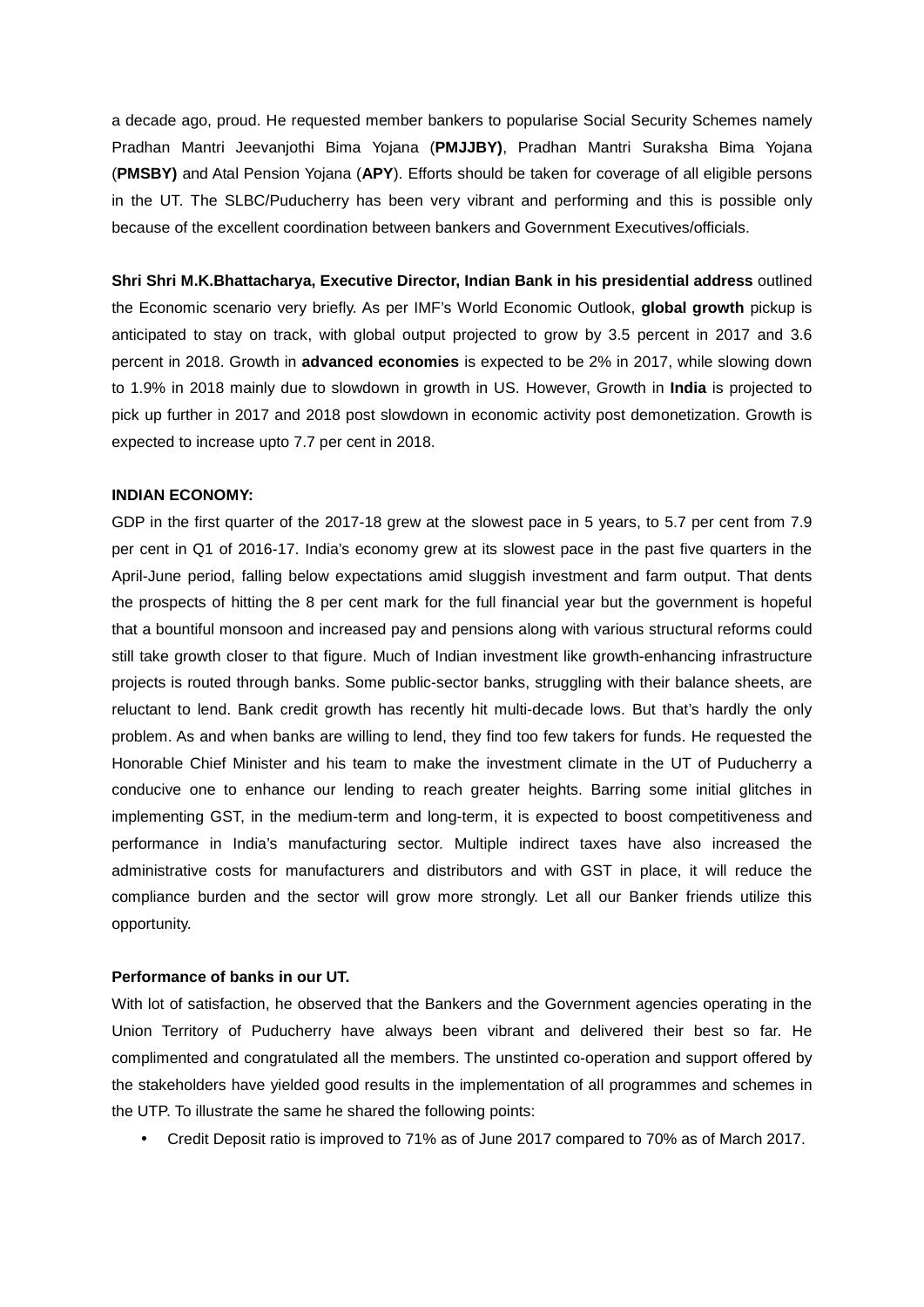- Priority sector advances continue to be at 64% of total advances against the minimum stipulated target of 40% mandated by RBI.
- Percentage of Agriculture advances reached a level of 23.84% against the minimum stipulated target of 18% mandated by RBI.I am happy to inform that this is the all time high during the past five years.
- In respect of weaker sections, the achievement is 16.69% against the target of 10% and this achievement is also all time high.
- Advances to SC/ST under Priority sector lending has grown up from 6.12% as of March 2017 to 6.17% as of June 2017.
- Similarly, under Advances to Minority communities, the achievement has grown marginally to 15.46% as compared to 15.04% during March 2017.

At the end of Q1, Deposits have witnessed a YoY growth of 19.11% and advances 8.55%. Bankers in the UT of Puducherry deserve compliments for good growth in deposits front and we need to put in extra efforts to increase the advances which need to be commensurate with growth in deposit level.

## **PERFORMANCE UNDER ANNUAL CREDIT PLAN**

- $\triangleright$  Though the target is over reached under agriculture i.e., 105.34%, overall Achievement under ACP for June 2017 is slightly lower at 96.21% only. He expressed confidence that fellow bankers will make good the shortfall in the current quarter and surpass 100% under each sector in the current quarter itself.
- $\triangleright$  He also requested bankers to extend credit to SC/ST, Minority, and below poverty line people under Government sponsored programmes liberally as per the guidelines of the Government and ensure that all sub targets also achieved.

## **FINANCIAL INCLUSION**

- Under Government of India's flag ship programme of Pradhan Mantri Jan Dhan Yojana (PMJDY), the U T of Puducherry has always been a front runner. Though opening of new accounts is an ongoing process, Bankers should ensure that the accounts are seeded with Aadhaar and Mobile numbers.
- $\triangleright$  He informed that the Percentage under Aadhaar seeding is 82% and Mobile seeding is about 91% in the UTP. Let us aim to reach 100% and make this UT a model for other states/UTs to emulate. This will help in increasing digital transactions multifold as per Government expectations.

Now, in addition to Aadhaar seeding, Aadhaar authentication has been made mandatory. The Prevention of Money Laundering (Maintenance of Records) Rules, 2005 has been amended with effect from June 1, 2017. The amendment mandates that –

- $\checkmark$  Aadhaar must be linked to every bank account.
- $\checkmark$  Aadhaar is mandatory for opening a new bank account.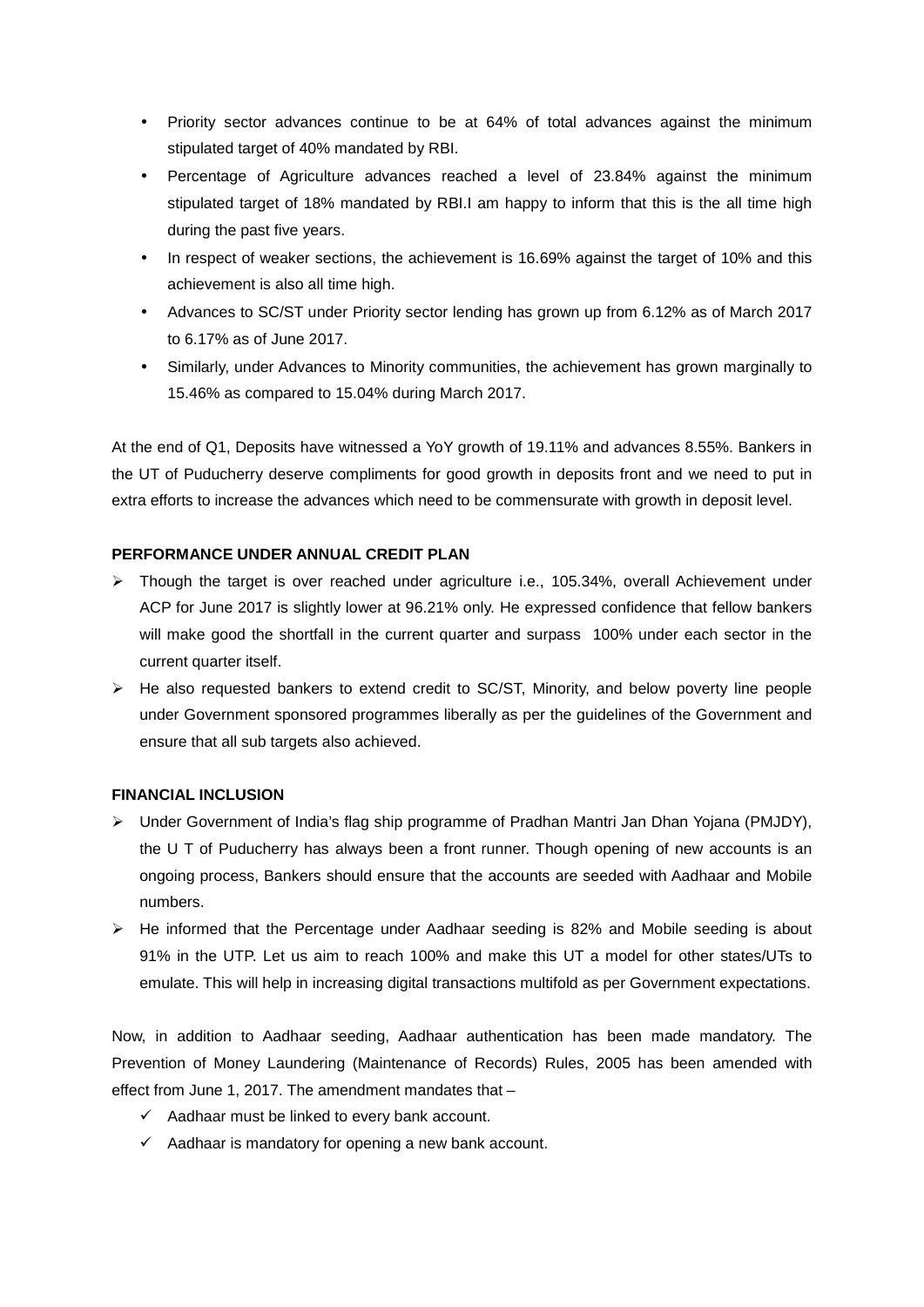$\checkmark$  All accounts should be authenticated with Aadhaar before 31.12.2017, failing which the accounts will become inoperative.

He requested the bankers to be very proactive and educate the customers on the importance of Aadhaar authentication and ensure 100% achievement well before the due date prescribed. Please ensure that customers are not inconvenienced at any cost.

**Shri P Jawahar I A S, Secretary (LAD), Government of Puducherry in** his address informed that secretaries in UT are given more departments and they have to attend more meeting in a given day. This is one of the reasons for more secretaries not able to attend the SLBC meeting. Shifting the venue to Chief Secretariat may help in overcoming such situation. He thanked Indian Bank for contributing Rs.10 lakhs and Pudhuvai Bharathiar Grama Bank for contribution of Rs.5 lakhs for sanitation activities of Government of Puducherry. He requested other banks to play their part in contributing for Swatch Bharat Mission. He hoped that UTP can be declared as open defaecefication free state at the earliest. Under Perunthalaivar Kamarajar Housing Scheme Government is providing Rs.2 lakhs as grant for building house by BPL families. The amount is released in installments subject to completion of construction to a certain stage. Due to prevailing cost factor the beneficiary is not able to complete the construction with the amount granted in first installment which is preventing the release of the next installment. Banks may consider a scheme whereby top-up loans can be given to such beneficiaries. In Manalmedu area in Oupalam constituency housing grant was given to people who where given free patta and the people who were granted first installment could construct only upto basement level. He thanked Indian Bank for providing top-up loan of Rs.1 lakh each to 40 beneficiaries so that they can continue the construction so as to be eligible for the next installments. This will prevent the beneficiary from going to money-lenders who would be charging exorbitant interest. The Government would be helping the banks in repayment of the loans granted. Like Perunthalaivar Kamarajar Housing Scheme, Government of Puducherry is also implementing Rajiv Gandhi Housing Scheme and banks can play a proactive role in helping the beneficiaries. Pradhan Mantri Awas Yojana which aims at housing for all by 2022 is one of the scheme where banks have a major role to play. Even MIG category persons who have availed housing loans are eligible for interest subsidy. He requested banks to provide list of housing loan beneficiaries so that eligible persons can be provided assistance under CLSS of PMAY. National Housing Bank and HUDCO are the nodal agencies for this scheme. Puducherry has been selected for Smart City Challenge and this would help in fund flow of upto 1000 crores for development from Government of India and additional fund would also be provided by other agencies for development of infrastructure and other amenities. National Urban livelihoods mission is being implemented in municipal areas and SHGs are provided with loans by banks and these groups if eligible would be provided with interest subvention. Under Swach Bharat Mission government is providing grant for construction of individual toilets in households not having toilets. Indian bank and PBGB have provided top-up loans to the beneficiaries to complete the construction under Joint Liability Scheme. He requested banks to continue their pro active role in development of UTP.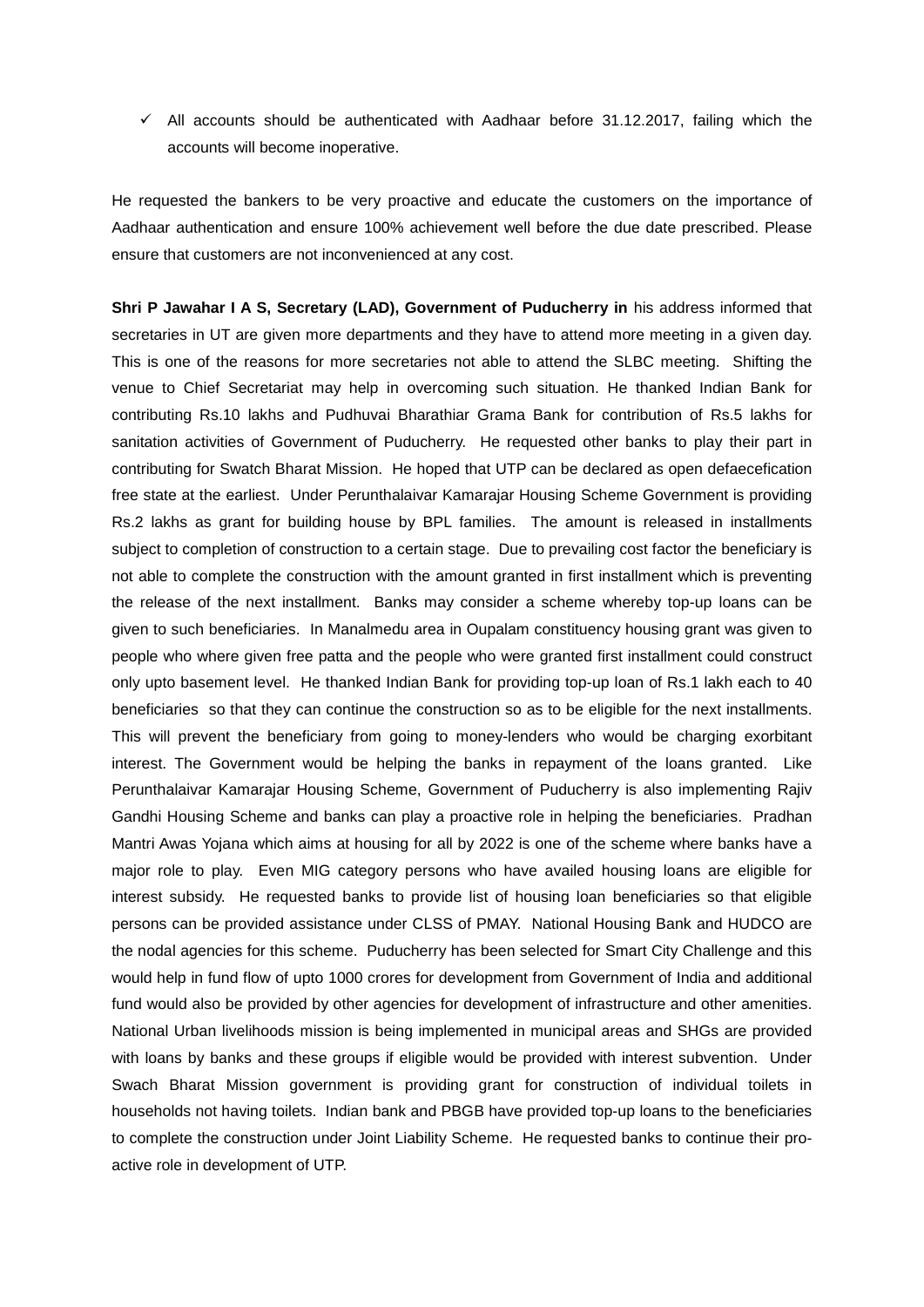**Shri A K Dogra, Deputy Secretary, Department of Financial Services, Government of India** in his address informed that Government of India is implementing various schemes through banks and he is being regularly following the proceedings of the SLBC meetings. He congratulated banks for achieving various targets and also appreciated the Government of Puducherry for their co-operation. He informed that the important issue for discussion in the meeting is Aadhaar enrollment, seeding in bank account and its authentication. The last date is  $31<sup>st</sup>$  December 2017 and banks have a very important role to play. They have to put in all possible efforts to complete the task. Ministry of Rural Development is also organizing camps for MGNREGA beneficiaries. The target under Pradhan Mantri Mudra Yojana is to be achieved so as the target under Stand-up India Scheme. The Pradhan Mantri Awas Yojana is one other scheme which is to be given momentum in UTP. While opening new accounts banks have to invariably get Aadhaar number and seed the same they have to seed the mobile numbers also. The enrollment in social security schemes of PMJJBY, PMSBY and APY is to continue so as to cover all the eligible persons. PFRDA is conducting campaigns to ensure atleast 2% of the population is brought under APY. He concluded his speech by congratulating all the banks for achieving the targets for the first quarter.

**Ms Mohana, General Manager, Reserve Bank of India** in her address informed the SLBC mechanism is a co-ordinating forum where experiences are shared and working of the schemes can be streamlined for development of the State. Puducherry has been achieving the RBI parameters in Priority sector, Agriculture and weaker section lending. The achievement is only by some banks and all banks should play a proactive role for achievement of individual target also. Reserve Bank of India is conducting impact study on Agricultural Jewel Loan in Tamil Nadu and Puducherry to ascertain the actual utilization of the same. The performance in various sector is to be impact oriented and not limited to targets so as to benefit more number of people. This will encourage actual beneficiaries and also help in prompt repayment. Banks have a huge target ahead of Aadhaar linking and authentication and have to put more efforts to complete the targets. She informed recent changes in the monetary policy initiatives by RBI viz. Repo rate change from 6.25% to 6%. Interest subvention scheme, multiple financing prevention measures etc. The introduction of portal for relief measures for Natural Calamity by which SLBC convenor is to collect the details from banks and upload in the portal. She requested banks to continue their co-operation and good work for overall development.

**Mr. Masher, Deputy General Manager, NABARD, Chennai** in his address expressed happiness over achievement of targets under Agriculture. He informed that all India average of term loans is 23% and that of UT of Puducherry is only around 5% and this is to be improved. More efforts are to be put in this direction by the banks. NABARD will be certainly helping the banks and really workable area specific schemes can be discussed in the BLBC meetings and schemes can be implemented with the co-operation of the Government. The era of digital banking has arrived and the details for KCC accounts are to be uploaded in dedicated portal for this purpose and RUPAY KCC cards are to be provided to the farmers. Aadhaar seeding is mandatory field in this portal. He also informed that for subsidy claims NABARD has implemented ENSURE portal. All banks would be provided with user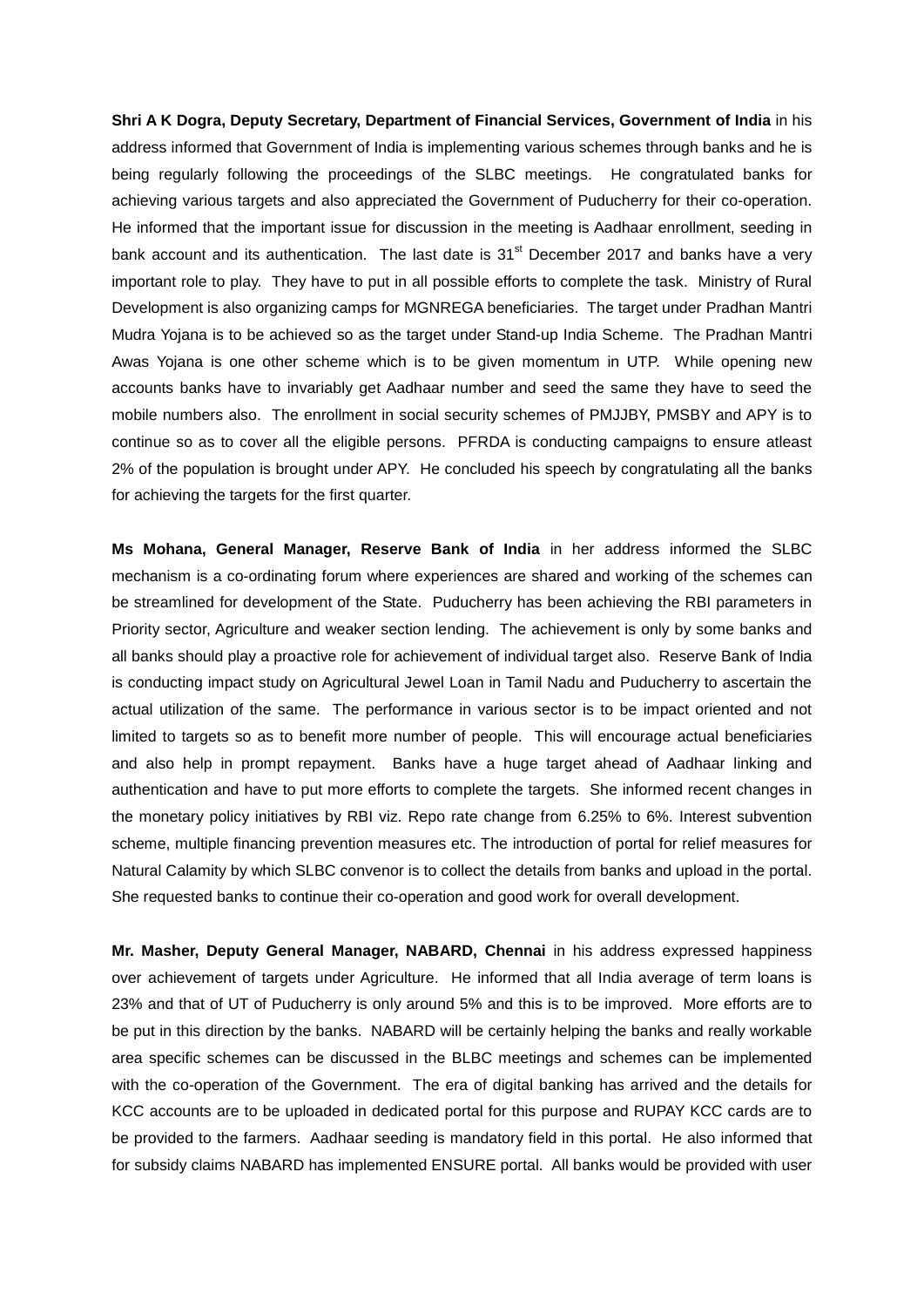details and they have to upload the subsidy claims with NABARD for various schemes. Government of India has come up with a new scheme called National organic farming scheme. This aims at preservation of soil health. Soil testing will be done and farmers would be provided with soil health card. The details would be communicated and farmers in UTP can be benefited by the scheme. Farmers can also set-up soil testing labs and NABARD is also providing subsidy for the same. The digitization of records of 2300 SHGs have been completed through E Sakthi project and he requested the co-operation of all the banks to complete the SHGs formed by NGOs so that banks can be benefitted in proper identification of groups and ensure timely and adequate lending. The performance under Stand-up India Scheme needs improvement. More than 60% of the banks are yet to sanction any loan under this scheme. The performance is to be analysed and constraints are to be identified. NABARD would be helping the banks in this regard and requested banks to ensure achievement of the targets under Stand-up India scheme.

**Shri D Manikandan, IAS, Secretary (Agri&IT) Government of Puducherry** in his speech informed that Puducherry has recently received award for crop production and has been constantly giving good results. The main difficulty is decrease in cultivable area and farmers are also finding it difficult to get adequate price for their produce. Good rain and timely availability of credit would help in increase of agricultural production. Government of India has come up with vision to double the farmers income by 2022. Crop production only will not be helping in achieving the same. Integrated farming is the best way to achieve the same. Government is encouraging farmers in this area. To get remunerative price Government of Puducherry has set-up Marketing Committee which encourages direct dealing by buyer and seller whereby eliminating the intermediateries. Puducherry has also joined the Electronic National agricultural market (ENA) by which UTP has been considered as a single market and people from all over India can purchase their requirement through this e-market. The farmer can get adequate price for his produce and the amount from purchaser is credited directly to the account of the farmer. Government of Puducherry has covered all non-loanee farmers under crop insurance scheme and requested banks to cover the loanee farmers also as government is providing 100% subsidy on premium. For the current year banana and other horticulture crops are also to be covered. He requested banks to ensure adequate and timely credit to farmers at minimum interest and credit eligible subsidies as per time line. The government is paying subsidy through electronic mode only. Digital locker is another important initiative of Government of India. All documents are electronically stored and the authenticity can be easily checked. The land documents would be digitally stored and department would be having access to the same which will help in providing the same to farmers. The documents would be linked with Aadhaar number. Puducherry would be the first state to complete the process. Interest subvention is to be provided by banks to eligible prompt repaying farmers. Common Service Centres would be providing more services and would be extended arm of the Government.

**Mr. V Narayanasamy Hon'ble Chief Minister, Government of Puducherry** in his speech informed that performance by banks under Mudra Scheme is good and this helps young persons to start new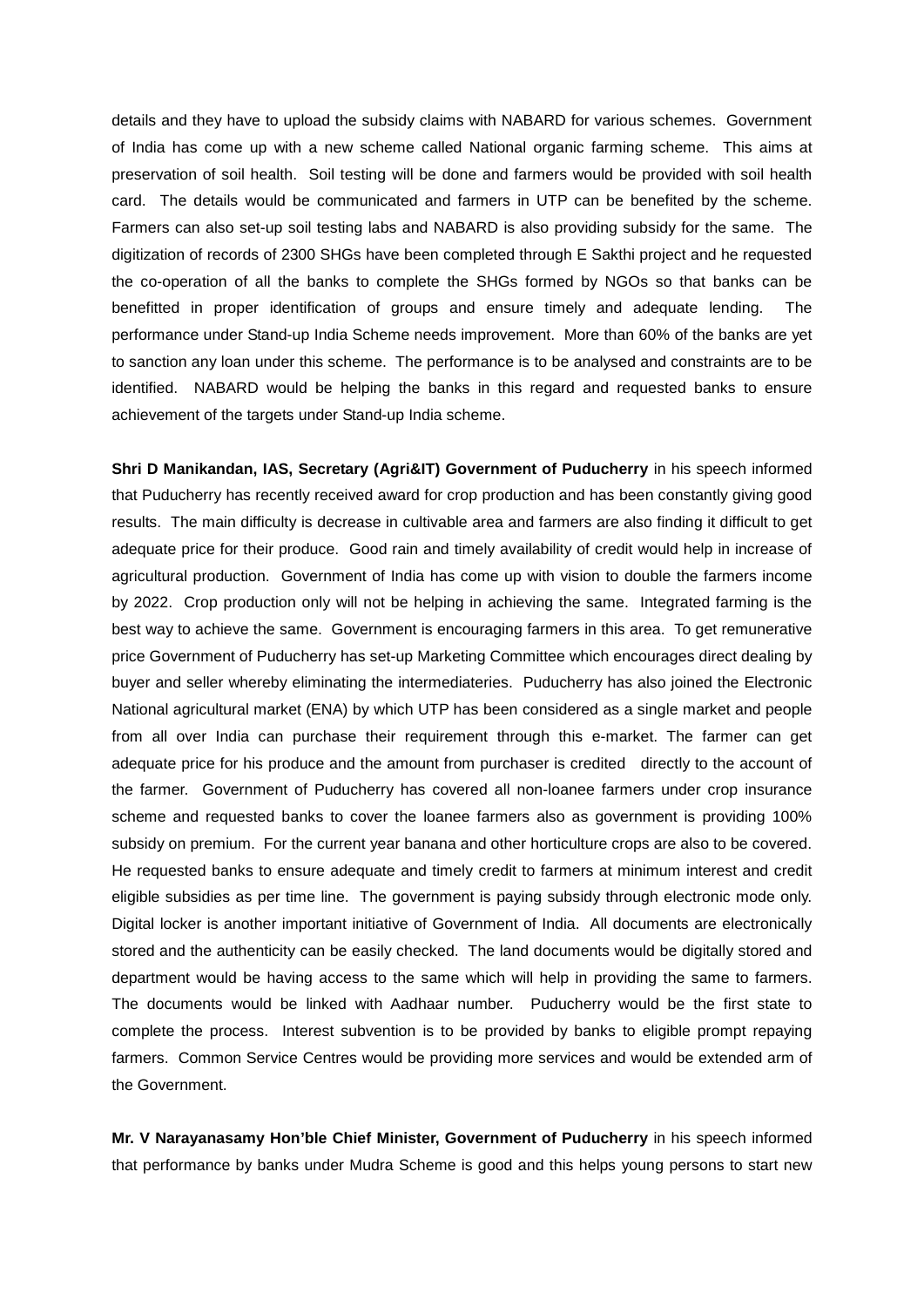ventures whereby generating employment. Government is helping farmers affected by drought by providing relief measures. It has been informed by meteorological department that monsoon this year would be good and farmers will be cultivating paddy and sugarcane and other crops. Banks can help them by providing loans. Puducherry is a tourist destination and service sector is a major revenue earner. Post GST things have not settled yet. GST is more to service sector and it will give more revenue to Government and it is hoped that with increased share by Central Government Puducherry would be benefitted. More hotel projects are needed to cater to the increasing tourist arrival. 80% tourist are from other states of India and remaining are from foreign countries. Funds to be allocated for smart city project are to be utilized for tourism development also. French, Malasiya and Singapore have also shown interest in investing for development of tourism sector. The flight services have been well received and flight services to Tirupati, Coimbatore and Kochi would be started shortly.

With the investment friendly industrial policy new industries are also coming up in identified clusters of UTP. Automobile spare parts, pharmaceutical units, garment manufacturing units, modified plastic and food processing are some of the thrust areas. Banks have adequate scope to finance these new ventures. Banks are also to finance for trade related activities. Students are to be given education loans based on their needs. Slackness on the part of banks to provide adequate and timely credit will affect their education. Agriculture sector also is to be taken care. NABARD and HUDCO are helping the government by funding various infrastructure projects. Government is not having adequate allocation on the non-plan side and corporates and banks are to help the Government in this area. Banks are doing business in the State and are benefitted by income earned and it is their duty to share some income for the development of the State. They can help the Government in purchase of modern equipments for the hospitals, schools, police etc. and other social initiatives of the Government through Corporate Social Responsibility (CSR) fund. Mahe has already been declared as open defaecefication free and funds have been allocated for construction of toilets in Yanam and most of the parts of Puducherry are also open defaecefication free. The Swach Bharat project is one of the areas where banks have an important role to play. He thanked Indian Bank and PBGB for their contribution in this project and requested other banks also to take part in various initiatives fo Government by providing funds.

**Mr. B Veeraraghavan,** Deputy General Manager and SLBC Convenor presented the agenda items for discussion

## **AGENDA: 1 Confirmation of minutes of the SLBC Meeting held on 09.06.2017**

The minutes of the SLBC meeting held on 09.06.2017 was confirmed by the forum.

## **AGENDA: 2 Review of follow up action taken on the decisions of the earlier meeting 2.1. DRDA-Allotment of Land for Indian Bank Self Employment Training Institute (INDSETI).**

The forum was informed that the issue was regularly pursued by INDSETI Director/Lead Bank. It has been informed by DRDA that Joint inspection to finalise the exact extent of land has also been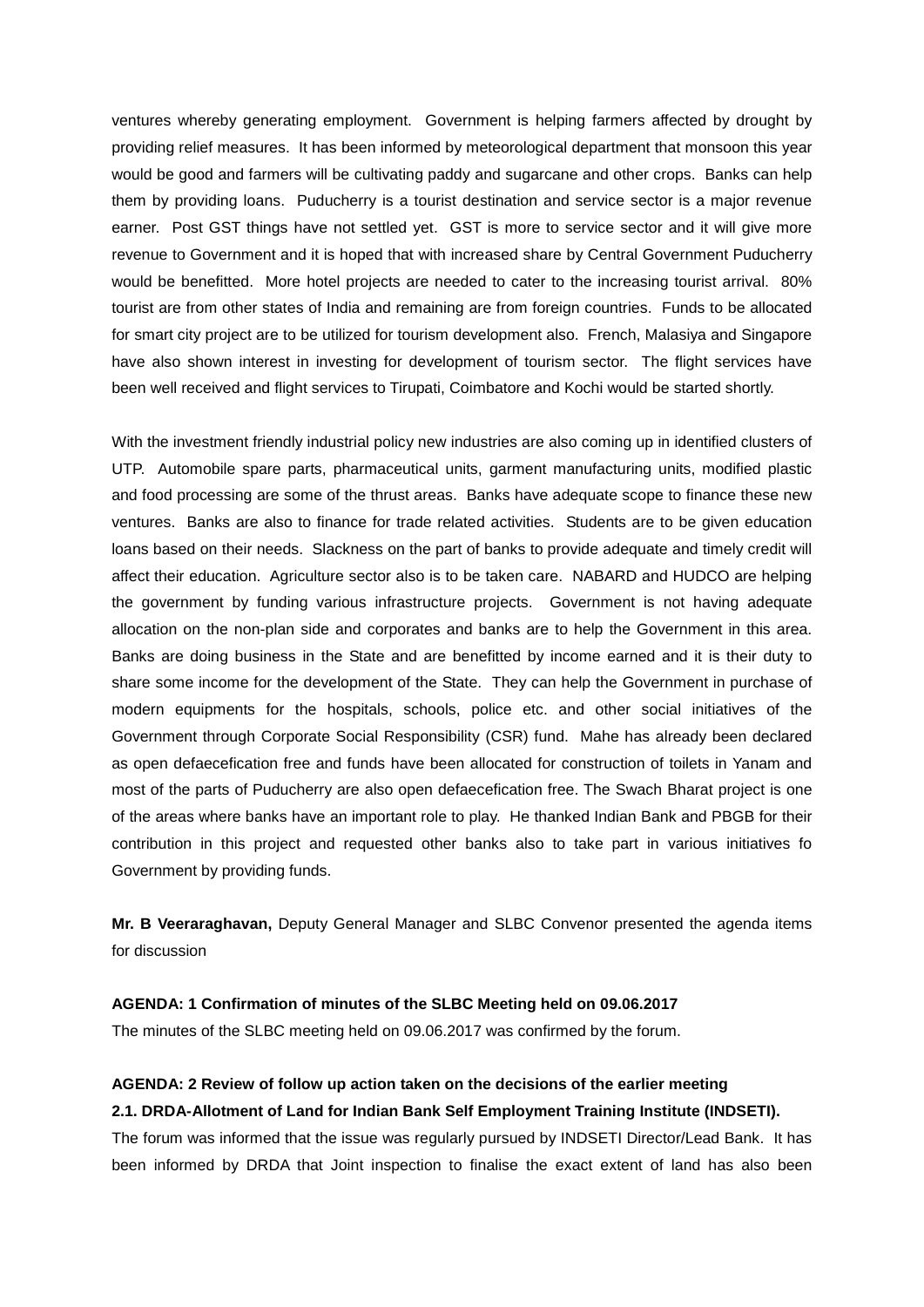completed. The necessary papers have been placed and cleared by the Council of Ministers and the allotment order will be made shortly. The forum requested Director, INDSETI to follow-up with the department for early allotment of the land.

(Action – DRDA, INDSETI)

#### **AGENDA: 3 – New Issues**

# **3.1 Aadhaar enrollment and linking of Bank accounts with Aadhaar and Authentication of Aadhaar Data**

The forums was informed of the content of letters and GO issued by Government of India, Department of Financial Services on Aadhaar seeding and authentication of Aadhaar numbers and the time line of completion. In UT of Puducherry as per the information received from Government of India, Aadhaar enrollments and updation is being done by Common Services Centre and there are more than 100 such centres. It has been informed that the Aadhaar generation is more than 14 lakhs and of the estimated 40000 people to whom Aadhaar enrollment is to be done are children aged below 5 years of age. Banks were requested to identify atleast 1 branch out of 10 bank branches of their bank to designate as Aadhaar enrollment and updation centre. Banks having 10 and more branch were requested to inform the details of their identified branch.

**Aadhaar Authentication** - UIDAI provides three modes of authentication viz. demographic authentication, OTP-based authentication and biometric authentication. Banks are to decide on the mode of Aadhaar authentication, based on the risk assessment and applicable RBI guidelines. Banks were requested to take all possible efforts to ensure completion of authentication by 31.12.2017

(Action – All banks)

## **3.2 MGNREGS – camps for seeding of Aadhaar in the accounts of MGNREGS workers for Direct Benefit Transfer (DBT)**

Convenor informed the forum of the dates of Aadhaar enrollment and seeding camps for MGNREGA beneficiaries to be conducted by DRDA as per direction of Government of India, Ministry of Rural Development. Banks were requested to take part in the camps and ensure seeding of Aadhaar number of such beneficiaries.

(Action – DRDA &All banks)

### **3.3 DigiDhan workshop**

The members were informed of the successful conduct of workshop in Puducherry on 10.08.2017 to undertake capacity building and on boarding the self organized small and medium businesses/traders on Digital Payment initiatives. Banks were requested to provide all possible avenues of digital transactions to their accounts holders and inform the progress made in this regard to Lead Bank. Viz. accounts covered with net banking, mobile banking, AEPS, BHIM app etc. The salient features of notifications issued by Government of India on referral bonus scheme for individuals and cash back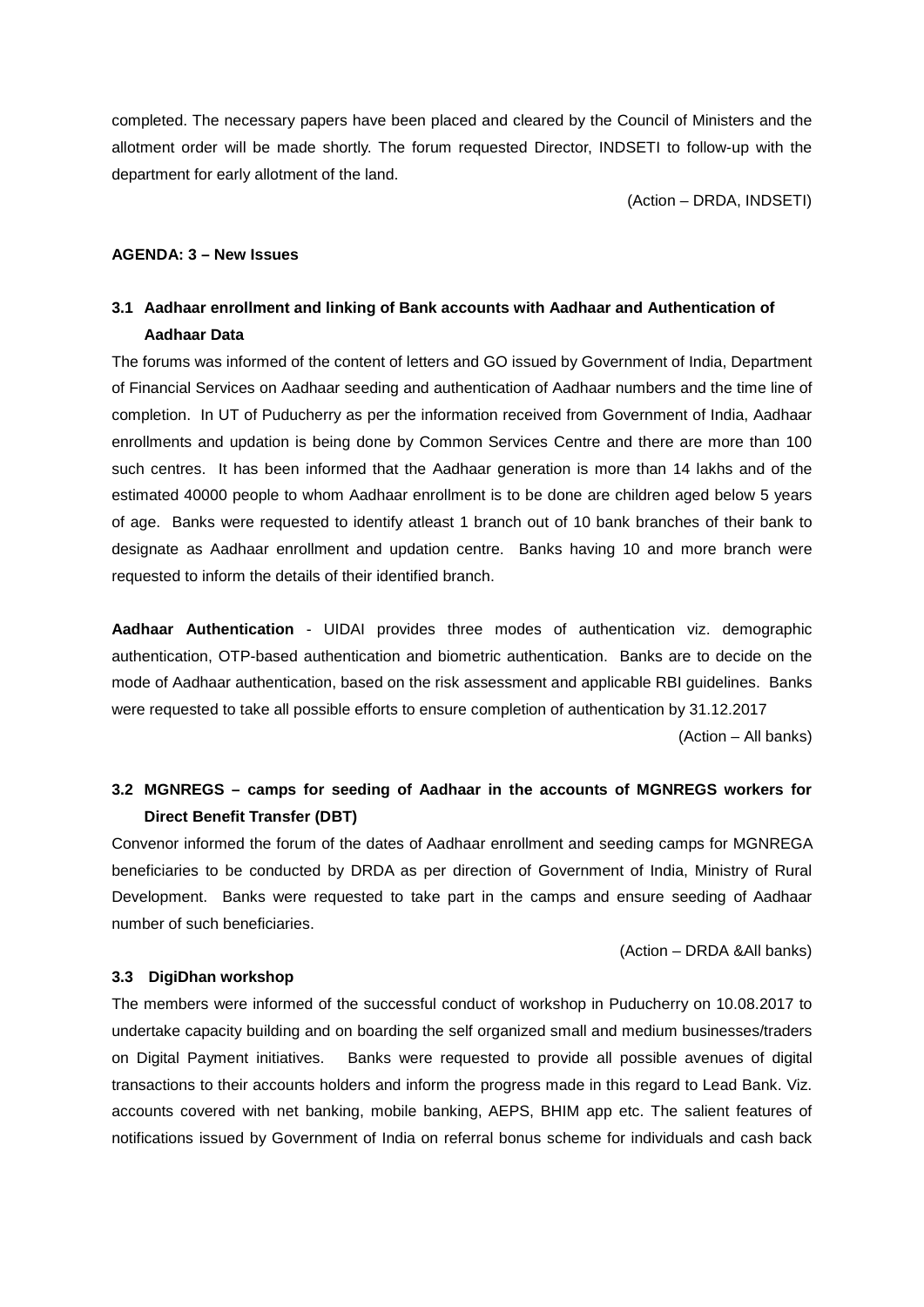scheme for merchants issued relating to BHIM (Bharat Interface for Money) was also informed to the members with the request to popularize the same and improve the digital transactions.

(Action – All banks)

# **3.4 Continuation of Dairy Entrepreneurship Development Scheme (DEDS) – continuation of the scheme for the financial year 2017-18**

The continuation of DEDS scheme during the year 2017-18 for loan applications received by banks from 01.04.2017 to 30.09.2017 was informed to the members with the request to sanction all eligible pending applications on merits under the scheme and claim subsidy.

(Action – All banks)

## **3.5 Deendayal Antyodaya Yojana – National Urban Livelihoods Mission (DAY-NULM)**

The convenor informed the forum of the recent development in the Deendayal Antyodaya Yojana – national Urban Livelihoods Mission (DAY-NULM) and requested banks process the applications as per the guidelines. Government of India has directed all the banks to ensure improved performance during the current programme year. The bank-wise targets for the current year as per overall allocation by RBI was also informed to the members banks.

(Action – All banks)

### **3.6 Facilitating Rural Infrastructure – Potential Linked credit Plans**

Banks were informed of the concern expressed by NABARD on financing infrastructure projects and requested to ensure adequate and timely credit to various infrastructure projects in tune with the PLP of NABARD.

(Action – All banks)

#### 3.7 **Skill Loan Scheme**

All the banks were requested to inform their performance under Skill Loan Scheme as per direction of Government of India so that the same can be taken up for review in the ensuing meetings.

#### 3.8 **Basic Banking Forms to be in Trilingual form**

Banks were informed of the concern expressed by RBI regarding non availability of forms in local language and were requested to ensure availability of same in trilingual form as per Master circular on customer service of RBI

(Action – All banks)

## **3.9 Deendayal Antyodaya Yojana – National Rural Livelihoods Mission (DAY-NRLM)**

The forum was informed of the implementation of interest subvention scheme to SHGs eligible under NRLM being implemented by DRDA and banks were requested to furnish the details of all the SHG loans so as to ascertain the eligibility under interest subvention scheme and amount released accordingly.

(Action – DRDA & All banks)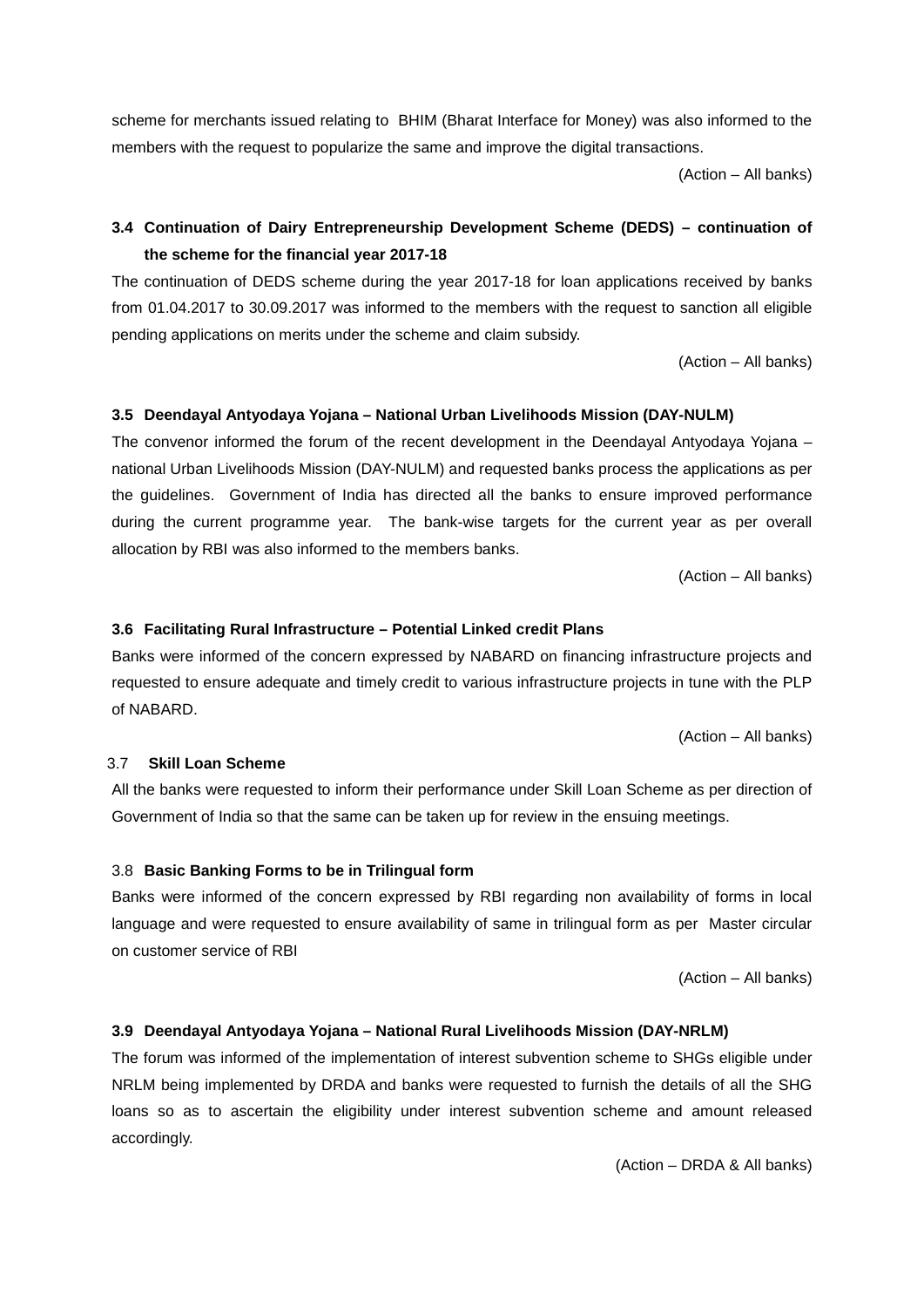#### **3.10Pradhan Mantri Awas Yojana (PMAY)**

The convenor informed the salient points of amendments made in PMAY scheme. The scheme has been extended to Middle Income Group (MIG) from 01.01.2017 also in addition to EWS and LIG. The EWS and LIG components are being implemented through Government of Puducherry. Banks are requested to identify eligible home loan accounts financed by them and inform the details to the implementing agencies so that they will be also be eligible for interest subsidy being provided by Government of India. Under the Credit Linked Subsidy Scheme (CLSS) beneficiaries are eligible to subsidy upto Rs.2.5 lakhs so banks are requested to utilise this for benefit their own Home Loan customers and redouble their efforts in implementing the scheme vigorously to ensure maximum coverage. Executive Director requested for conduct of Builders meet and workshop to be organized for banks to inform the salient features and procedure for claiming subsidy. The beneficiaries are also to be identified by the banks.

(Action – All banks)

# 3.11 **Aligning roadmap for un-banked villages having population of more than 5000-revised guidelines.**

In UT of Puducherry as per the earlier guidelines 4 villages with population above 5000 were identified and allotted to various banks for opening of brick and mortar branches. One branch was opened during the previous financial year in Seliamedu. As per the new guidelines of Reserve Bank of India villages can have a CBS enabled banking outlet which also includes Bank Mitra or Business Correspondents. The business correspondents in UT of Puducherry are linked to CBS of the bank and are doing transactions on real time basis. On review of the identified villages with population of above 5000 it has been informed that these villages are presently serviced by Business Correspondents. Hence, in UT of Puducherry it is informed that all villages with population of above 5000 are services by either brick and mortar branch or Business Correspondents linked to CBS.

#### **3.12 Allocation of target for promotion and bank linkages of SHGs/JLGs for the year 2017-18**

The bank-wise targets under SHG and JLG credit linkage as per target allocated by NABARD was informed to the banks and they were requested to achieve the same through extension of fresh finance to the existing SHGs/JLGs and through promotion and financing of NEW SHGs/ JLGs.

(Action – NABARD/All banks)

## **AGENDA: 4. Pradhan Mantri MUDRA Yojana (PMMY) & Stand-up India Scheme**

Banks in Union territory of Puducherry have been providing loans for starting self employment enterprises under appropriate scheme of MUDRA. As per the details available in Mudra Portal banks part of SLBC have disbursed an amount of Rs. 67.14 crores as against the annual target of Rs.208 crores which amount to 32% of the target. All the banks are requested to provide timely and adequate assistance to such candidates depending on their needs and eligibility and take all possible steps to surpass the target. The details of achievements are to be informed to Lead Bank periodically.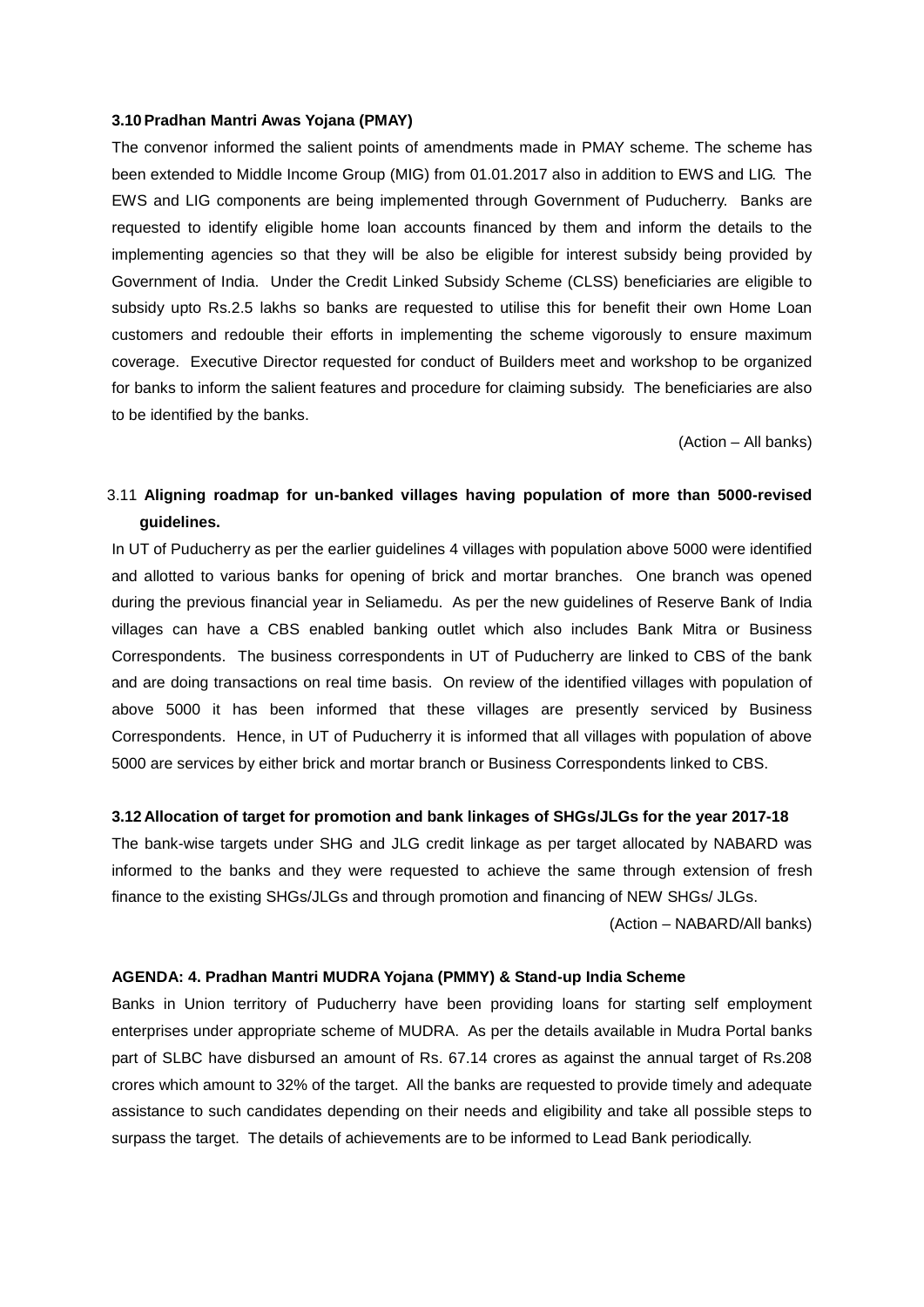Under Stand up India Programme (SUIP) banks have sanctioned loans to 79 borrowers as against the target of 526. The banks have to immediately upload the details of sanctions in the portal so as to ensure improved performance as only the data available in the portal would be taken into consideration by Government of India.

(Action – All banks)

## **AGENDA: 5 – PMJDY & DBT**

The forum was informed that under Pradhan Mantri Jan Dhan Yojana (PMJDY) Banks continue to open accounts to new members of the households. While opening new accounts Aadhaar and Mobile numbers are to be simultaneously seeded to the accounts. The Aadhaar is to be authenticated and facility for the same is to be set up by the banks. Aadhaar seeding and mobile seeding will facilitate transfer of DBT benefits and also help in furtherance of digital payment and transactions in the account.

In addition to identified Central Government Schemes DBT is also implemented for payment of old age pension and banks have been requested by the UT Government to ensure Payment of the Old Age pension amount to the beneficiaries at their place within reasonable period. So far 90 BCs have been engaged in UT of Puducherry and based on the necessity banks are requested to take immediate steps to identify and engage more BCs to cover entire OAP beneficiaries' as requested by the Government of Puducherry. The updated details regarding BCs engaged by the banks are to be sent to Lead Bank. Banks were requested to send the details of pension paid to the beneficiary to lead bank to submit the consolidated claim to Government of Puducherry for payment of the eligible commission.

(Action – All banks)

### **AGENDA: 6 – Enrollment under 3 Social Security Schemes**

The forum was informed of the latest position of enrolment under PMJJBY, PMSBY and APY and were requested to continue their efforts to enroll the maximum beneficiaries under these 3 social security schemes. With regard to APY various campaigns are being conducted by PFRDA to bring at least 2% of eligible Indian population under APY ambit. Banks in UTP are also actively participating in the campaigns.

Executive Director informed that the banks have been given a target of 70 new beneficiaries per branch for a programme year and all the banks to achieve the targets without fail.

(Action – All banks)

#### **Agenda 7 - FINANCIAL LITERACY AND TRAINING**

The convener informed the members that INDSETI has conducted 181 trainings in which 4895 candidates have been trained. Daily camps were organised by FLC to commemorate Financial Literacy Week. The counsellor of FLC also participates in various Financial literacy campaigns. The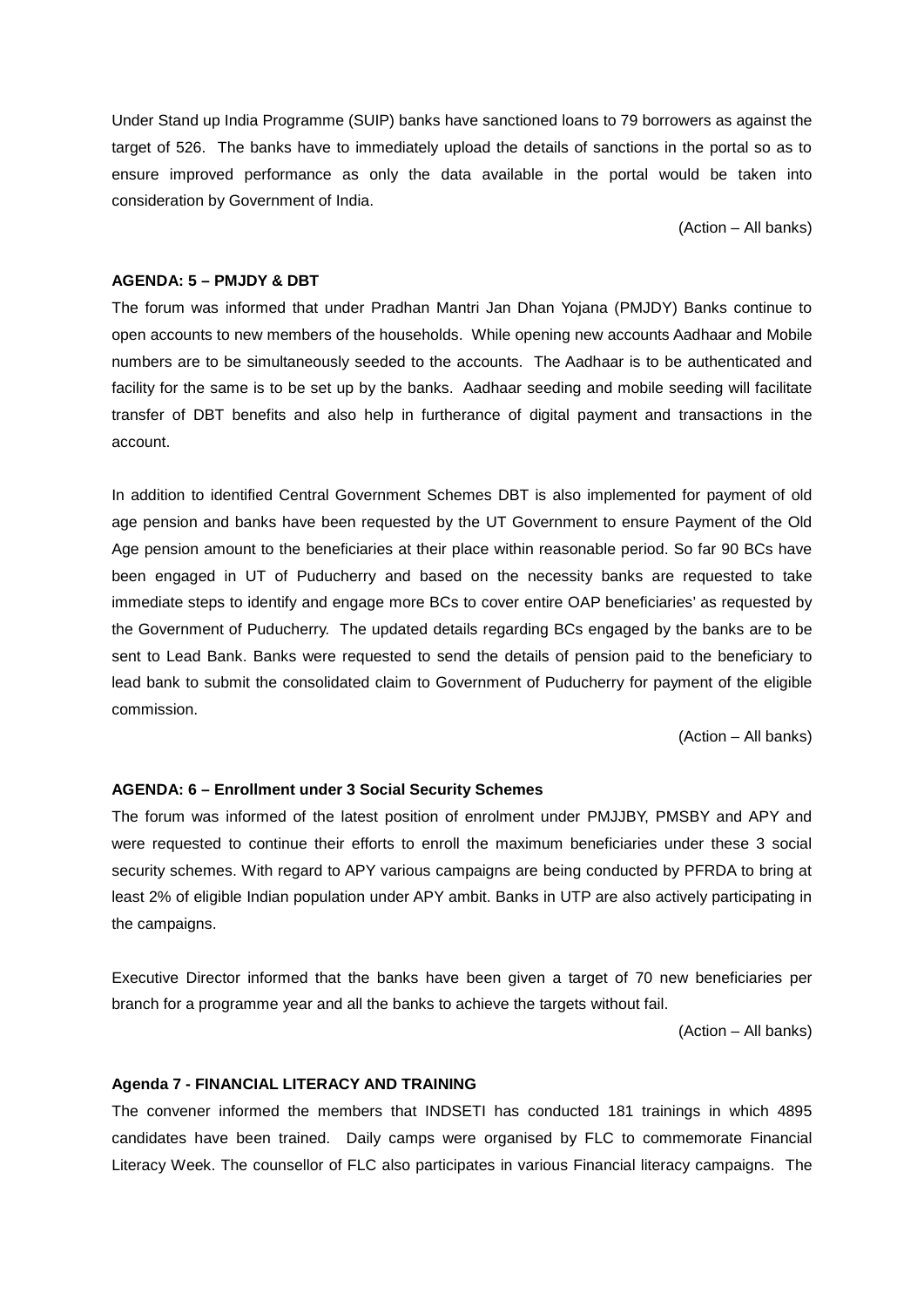developments in Digital Payments are also been included in the financial literacy programmes. All the members were requested to fully utilise these facilities. It was also informed that the settlement rate of Indseti trainees is around 68% which is above the all India average of 66%. Executive Director requested banks to provide loans to INDSETI trained candidates so as to ensure improvement in settlement rate.

(Action – INDSETI & All banks)

#### **Agenda 8 - Review of performance of Banks in U.T. of Puducherry**

As at the end of June 2017, there are 265 bank branches in UTP. Classification of the branches is as per the population data of 2011 census. Per branch population for UTP works out to 4709 and for Karaikal it is still less at 4004. The position of Deposit and Advances as on June 2017 is at Rs.14744.22 Crores and Rs.10421.26 Crores respectively. Growth in deposit was 0.55% and advances were 1.68% over March 2017. CD Ratio of UT has slightly improved to 71% as on June 2017. Banks were requested to speed up their lending so to improve the CD ratio.

#### **AGENDA 9 - Review of Performance under Annual Credit Plan 2017-18**

The aggregate Credit disbursement during the first quarter of the year 2017-18 amounted to Rs.635.75 Crores against the target of Rs. 660.81 crores, which is 96.21% achievement. The achievement under agriculture is 105%. Executive Director informed that banks in UT of Puducherry have been achieving the targets under ACP during the past year and they would also continue their good work in the current year also. All the banks were requested to lend more under NFS and OPS to compensate the shortfall of the previous quarter in the current quarter.

(Action – All banks)

#### **Agenda 10** - **Flow of Credit to Agriculture**

Yearly target for agricultural credit by banks is Rs.1162.63 crores to 119810 accounts. During the first quarter banks have disbursed an amount of Rs.306.17 Crores to 32921 accounts. Banks are requested to lend more to investment credit projects and achieve the targets under MTL also. The entire notified crop in notified area is to be invariably covered under Pradhan Mantri Fasal Bima Yojana. Executive Director requested the forum to consider suitable projects in Block / Area level in to improve achievement of targets under investment credit activities.

(Action – All banks)

### **Agenda 11 - Performance under Housing, Educational loan and NFS loan.**

The forum was informed of the disbursement made during the review period under Housing loan which was at Rs.42.89 Crores covering 625 accounts. Banks in UTP have disbursed loan assistance to 434 students for a sum of Rs.8 Crores. Under the MSME sector credit flow was to a tune of Rs.131.74 Crores. Banks were informed that under other priority sector, targets have been assigned to banks for Export Credit, Renewable Energy and Social Infrastructure also. All the banks are requested to classify the advances accordingly and report the same so as to present the details for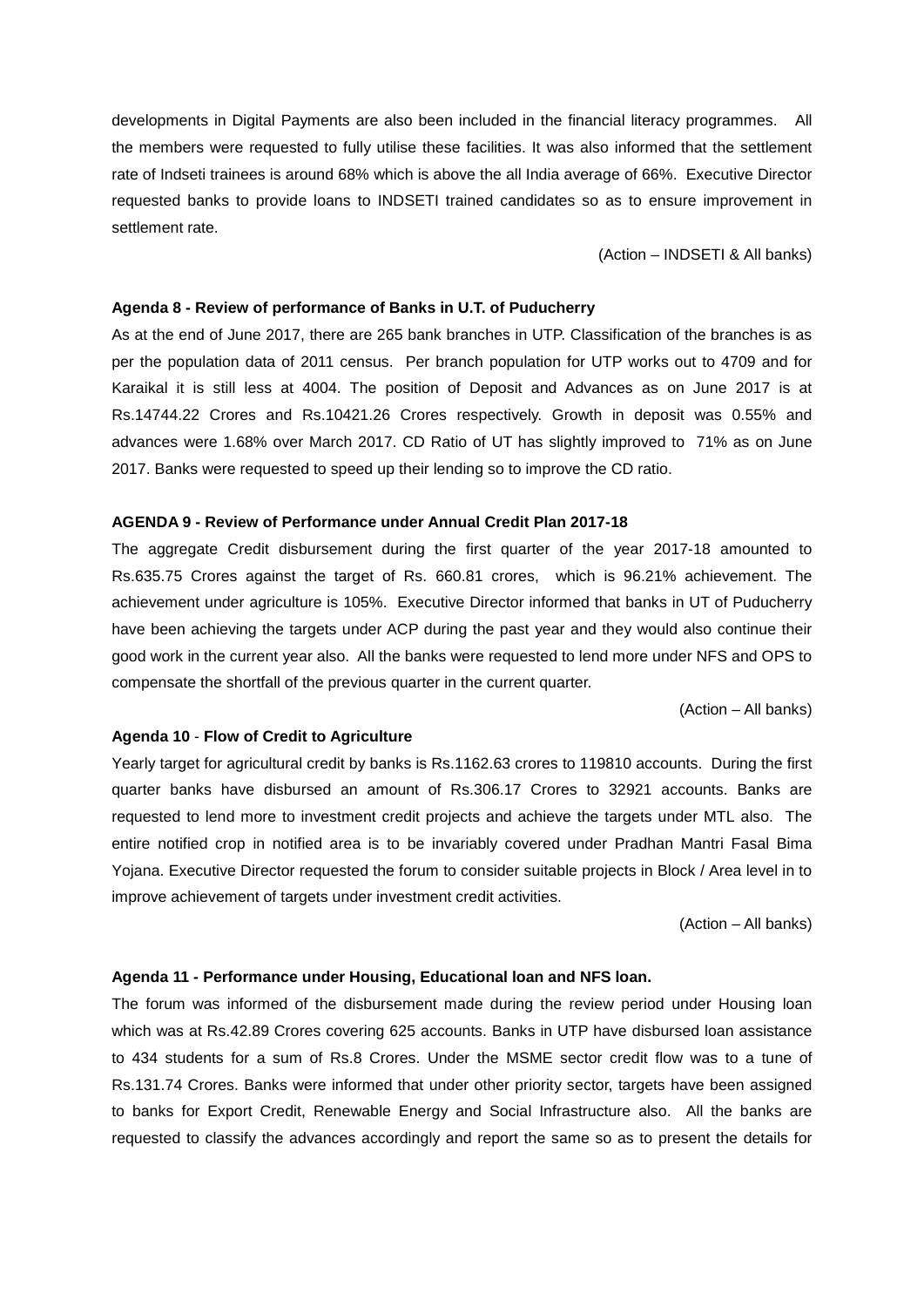review. Executive Director requested the banks to provide adequate credit to new borrowers. General Manager, RBI requested banks to provide addition information under MSME loans.

(Action – All banks)

### **Agenda 12 - Disbursement to Women, Minorities and SC/ST Community.**

Convener informed that the banks have disbursed an amount of Rs.23.59 Crores to 1976 beneficiaries of Minority Communities during the period under review and the outstanding advance to minority communities stood at Rs.1037.78 Crores which accounts to 15.46% of the total advances and Outstanding Advances to SC/ST communities as on 30.06.2017 was Rs.736.17 Crores and banks have disbursed an amount of Rs.21.44 Crores covering 1753 accounts. During the period under review 4919 women beneficiaries have been provided with credit to the tune of Rs.21.44 Crores.

# **Agenda 13 - Performance under Kisan Credit Card, SHG Credit Linkage and Joint liability groups.**

Banks in UTP have issued 2058 new KCCs and extended credit assistance of Rs.22.99 Crores during the first quarter. During the period under review 117 new SHGs have opened bank accounts 596 groups were credit linked to the tune of Rs.12.93 Crores and 275 groups' availed repeat finance amounting to Rs.6.66 Crores. Banks in UTP have extended credit to 38 Joint Liability Groups (JLGs) amounting to Rs.60 Lakhs. The forum requested the banks to actively participate in SHG and JLG financing. Deputy General Manager, NABARD requested the banks to enter the details of KCCs provided in the portal and also to provide the details of SHGs to DRDA so as to include the same in E- Sakthi platform. Executive Director requested banks to ensure Rupay KCC are provided to the farmers so that they can do online purchases.

#### **Agenda 14 - Performance under Government Sponsored Schemes in UT of Puducherry**

The forum was informed that task force meetings have been conducted for PMEGP and MUPSES during the month of August 2017 and applications are being forwarded to the banks. Banks were requested to consider the applications as per time norms and were also requested to ensure achievement of the targets for the programme year 2017-18 well before December 2017. Loans under DAY- NRLM and NULM are eligible for Interest Subvention benefits for prompt repayment under extant guidelines. All the banks are requested to inform the details to the concerned implementing agencies periodically.

Representative from PKVIB informed that they have received communication from KVIC increasing the margin money target under PMEGP from 100 lakhs to 250 lakhs. They have also requested the department in co-ordination with banks to identify new beneficiaries and also to clear the back-log in achievement of targets under SC/ST category. As the, PMEGP applications are to be submitted through online mode only by the beneficiaries. Banks are requested to log in online to view the status of the applications and update the sanction details. The margin money claim is also to be through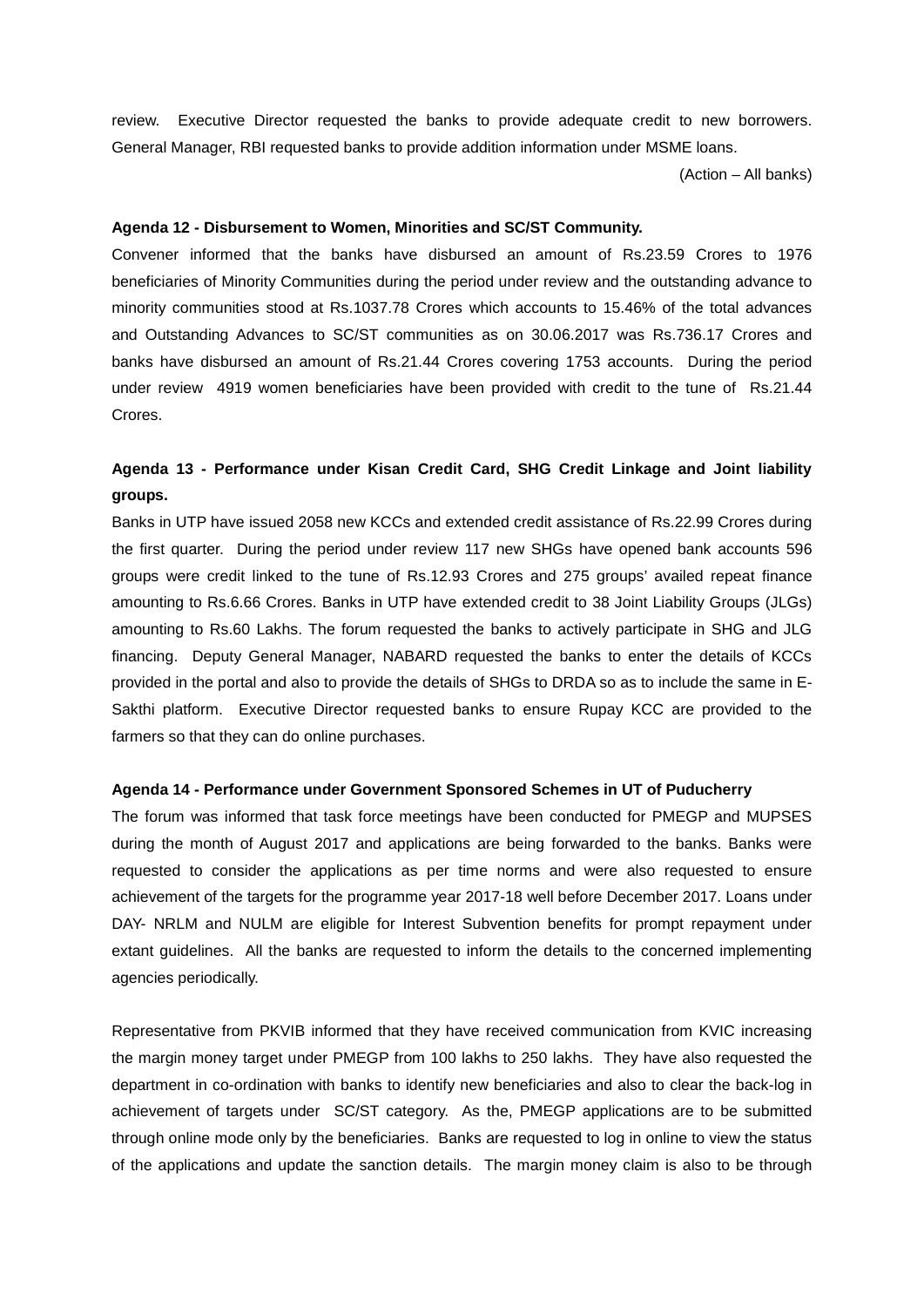online mode. Banks are requested to claim the margin money immediately. The representative from the department assured that claims would be settled on priority basis.

(Action – Line Departments & banks)

## **Agenda 15 - Review of Recovery Performance under Government Sponsored Schemes**

The forum was informed that the rate of recovery recorded under Priority Sector was 76%. The comparative details of NPA as at last quarter and current quarter was also informed to the members. All the banks were requested to furnish full and complete DCB and NPA details. General Manager, RBI requested SLBC to place for review of year on year movement of NPA also.

## **Agenda 16 – Submission of LBR 2 and LBR 3 Returns**

SLBC convener requested the member banks to continue their co-operation in ensuring correct and timely submission of Lead Bank Returns.

## **Agenda 17 – Success Stories**

### **Success stories of an entrepreneur were presented for information of the forum.**

- Young entrepreneur Mr. Sugumar developed interest in wood art while studying in School. Having learnt the trade from his friend, he established a small wood art and craft shop. With the view to develop his business he was sanctioned an amount of Rs.7.50 lakhs by Indian Bank, Ariyankuppam under PMEGP scheme implemented by DIC, Puducherry. Utilising the loan he has expanded his wood carving works business and is also providing employment to others.
- Shri Bargunan is a Commerce graduate from Keezhur village. After his education, he was employed in a private company. Later he has decided to start his own business. He was interested in food industries. He approached PKVIB and applied for financial assistance under PMEGP scheme. Andhra Bank, Puducherry has sanctioned the project for setting up of food processing industry unit at Keezhur Village. With the guidance and support of Industries department and bank he is successfully running the unit. He is also providing employment to nearly 20 persons directly.

Both the entrepreneurs talked briefly about their experience before and after start of self employment venture and the hand holding support provided by Bank, Government Departments and training provided by INDSETI.

The meeting concluded with vote of thanks by Mr. Aditya Verma, Assistant General Manager, State Bank of India, Puducherry.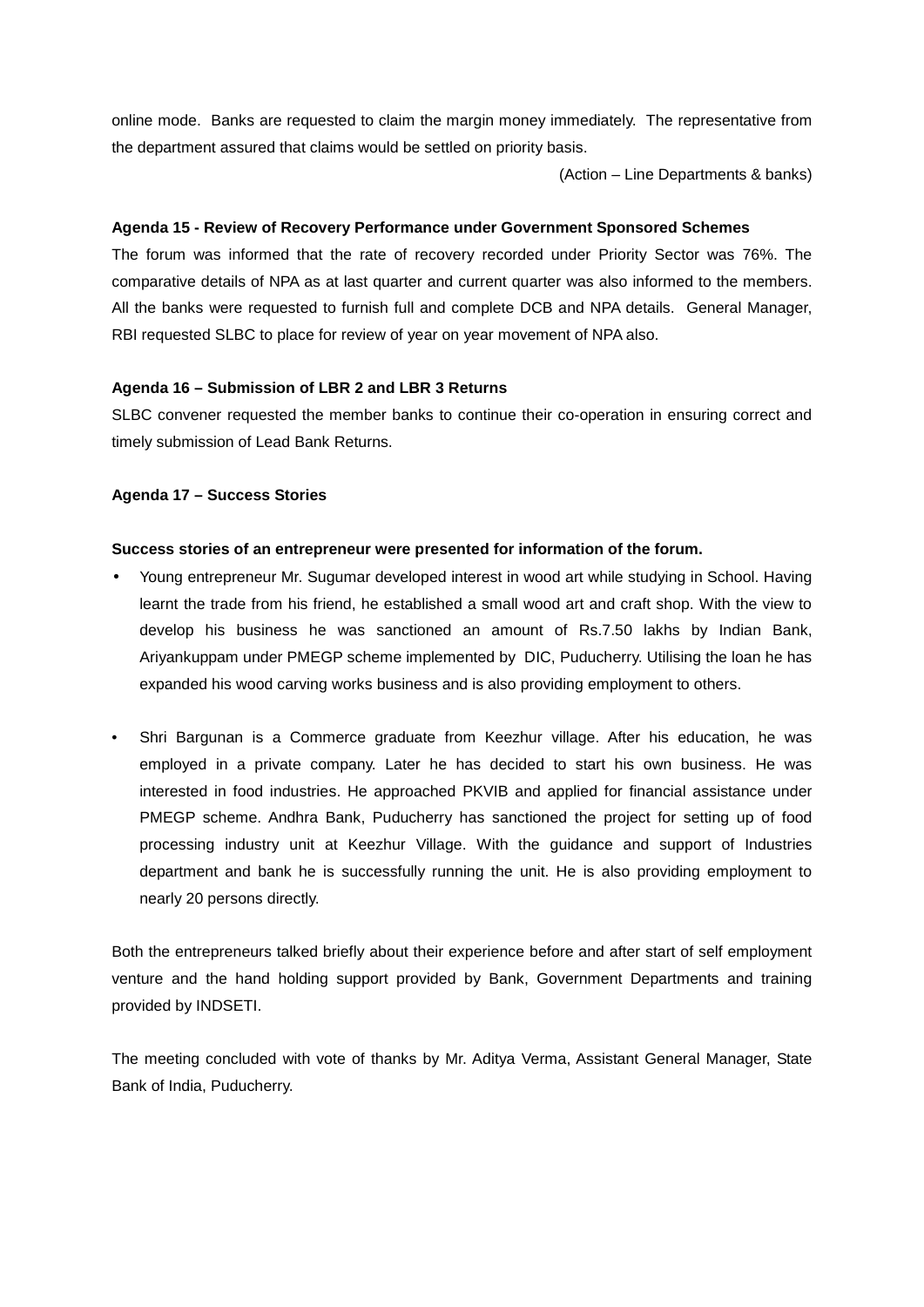# **List of participants of the SLBC convened on 08.09.2017**

| S.No.          | Name (Sarvashri)   | <b>Designation</b>        | <b>Institution</b>       |
|----------------|--------------------|---------------------------|--------------------------|
| 1.             | V Narayanasamy     | Hon'ble Chief Minister    | Government of Puducherry |
| 2.             | M K Bhattacharya   | <b>Executive Director</b> | Indian Bank              |
| 3.             | P Jawahar I A S    | Secretary (LAD)           | Government of Puducherry |
| 4.             | D Manikandan I A S | Secretary (Agriculture)   | Government of Puducherry |
| 5.             | A K Dogra          | <b>Deputy Secretary</b>   | Government of India      |
| 6.             | S Mohana           | <b>General Manager</b>    | RBI, Chennai             |
| 7 <sub>1</sub> | D Devaraj          | General Manager           | Indian Bank, Chennai     |
| 8.             | Deepa S Raj        | Director (DEAP)           | Reserve Bank of India    |
| 9.             | B Veeraraghavan    | DGM, SLBC Convenor        | Indian Bank, Puducherry  |
| 10.            | V Masher           | Deputy General Manager    | <b>NABARD</b>            |

# **BANKS/FINANCIAL INSTITUTIONS**

| S.No. | Name (S/Shree)        | <b>Designation</b>               | <b>Bank</b>                 |  |
|-------|-----------------------|----------------------------------|-----------------------------|--|
| 1.    | Paritosh Kumar        | <b>Assistant General Manager</b> | Bank of India               |  |
| 2.    | T Adithya Varma       | <b>Assistant General Manager</b> | <b>SBI</b>                  |  |
| 3.    | S Veeranarayanan      | <b>Assistant General Manager</b> | <b>SBI</b>                  |  |
| 4.    | Vinayak Navghare      | <b>Assistant General Manager</b> | <b>SIDBI</b>                |  |
| 5.    | M Veerabhadran        | <b>Assistant General Manager</b> | <b>UCO Bank</b>             |  |
| 6.    | S Thiyagarajan        | <b>Assistant General Manager</b> | Reserve Bank of India       |  |
| 7.    | A Irysappan           | <b>Managing Director</b>         | <b>PCCLD Bank</b>           |  |
| 8.    | N Cattamouttou        | <b>Assistant General Manager</b> | <b>PSCB</b>                 |  |
| 9.    | S N D Malleswara Rao  | Chief Manager                    | Allahabad Bank              |  |
| 10.   | S R Tagore            | <b>Chief Manager</b>             | Bank of Baroda              |  |
| 11.   | Shobhit Bathla        | <b>Chief Manager</b>             | Bank of Maharashtra         |  |
| 12.   | S K Vasanthakumar     | <b>Chief Manager</b>             | <b>Corporation Bank</b>     |  |
| 13.   | R Anantharaman        | <b>Chief Manager</b>             | <b>Indian Overseas Bank</b> |  |
| 14.   | Joyal John            | <b>Chief Manager</b>             | South Indian Bank           |  |
| 15.   | C D Maharana          | <b>Chief Manager</b>             | Union Bank of India         |  |
| 16.   | <b>Dinesh Shetty</b>  | <b>Chief Manager</b>             | United Bank of India        |  |
| 17.   | S Subramanyam         | <b>Chief Manager</b>             | Vijaya Bank                 |  |
| 18.   | S Mohan Kumar         | <b>General Manager</b>           | <b>PBGB</b>                 |  |
| 19.   | N Kannan              | Divisional Manager               | Canara Bank                 |  |
| 20.   | S V Lakshmi           | Zonal Credit Manager             | <b>ICICI Bank</b>           |  |
| 21.   | <b>B Rajesh Kumar</b> | <b>Assistant Vice President</b>  | <b>HDFC Bank</b>            |  |
| 22.   | N Thiyagarajan        | <b>Assistant Vice President</b>  | <b>YES Bank</b>             |  |
| 23.   | S Loganathan          | Counsellor                       | FLCC, Puducherry            |  |
| 24.   | P Augilane            | Director                         | <b>INDSETI, Puducherry</b>  |  |
| 25.   | K Pavan Kumar         | Senior Branch Manager            | Syndicate Bank              |  |
| 26.   | K V K Kishore Babu    | Senior Manager                   | Dena Bank                   |  |
| 27.   | N Ravichandran        | Senior Manager                   | <b>PBGB</b>                 |  |
| 28.   | R Boobalan            | Senior Manager                   | <b>Punjab National Bank</b> |  |
| 29.   | G Ashokraj            | Senior Manager                   | Syndicate Bank              |  |
| 30.   | S Vinoth              | <b>SDM</b>                       | <b>Indusind Bank</b>        |  |
| 31.   | Uma Gurumurthy        | <b>DDM</b>                       | <b>NABARD</b>               |  |
| 32.   | V Saravanan           | <b>LDO</b>                       | RBI Chennai                 |  |
| 33.   | <b>B</b> Thiyagu      | <b>Distribution Manager</b>      | Ujjivan Small Finance Bank  |  |